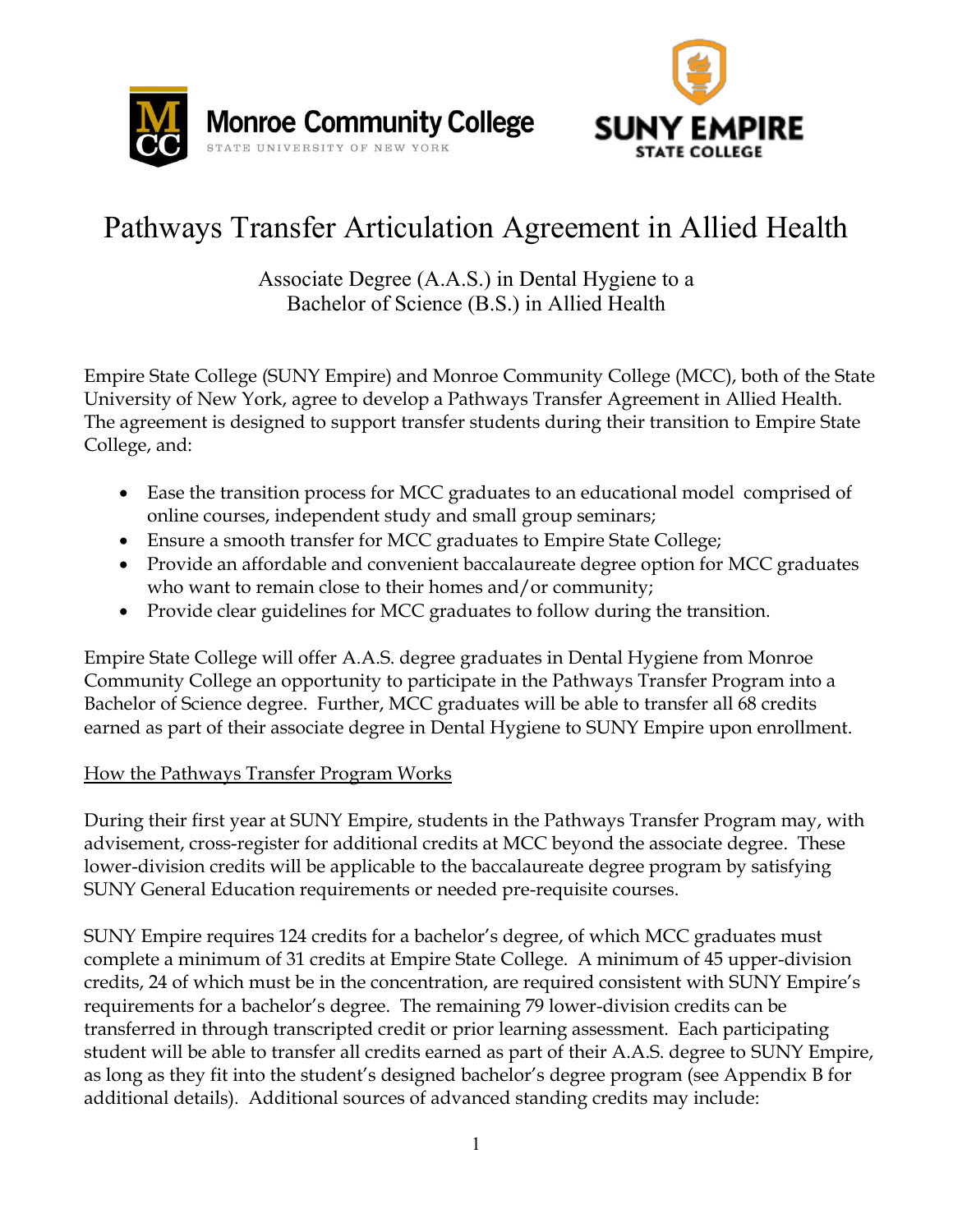- Individualized Prior Learning Assessment (iPLA)
- Transcript credit from a regionally accredited college or university
- Standardized exams, such as CLEP or other exams
- Military credit evaluated by the American Council on Education (ACE)
- Licenses or training evaluated by Empire State College

## Benefits for Monroe Community College Transfer Students

SUNY Empire will provide the following benefits for participating MCC students:

- Guaranteed admission to the B.S. in Allied Health degree program
- Waiver of the \$50 orientation fee
- Provision of a \$100 Better Together transfer scholarship in the first term of matriculation at SUNY Empire

To be eligible, MCC transfer students must have completed an associate degree within the last 3 years, or be in their final semester of completing an associate degree.1

A unique application code for interested students to use during the admissions application process will be created by Empire State College and provided to appropriate staff members in the transfer advisement office at Monroe Community College.

## Benefits for Active Military, Veterans, and Spouses

 $\overline{a}$ 

Empire State College has a long-standing commitment of supporting active military, veterans and family members, and enthusiastically pledges to maintain its commitment to provide the following benefits and services to military-aligned students, and as they may be amended from time to time by SUNY Empire:

- Pre-enrollment advising and an Evaluated Education Plan (EEP) with a review of anticipated transfer credits prior to enrollment
- Waive all mandatory fees for military members (active-duty, guard, reserve and veterans) along with their spouses. Waived fees include: orientation fee, college fee, student activity fee, technology fee, health and wellness fee, portfolio (assessment) fee, and program amendment fee.
- Individualized Prior Learning Assessment (iPLA) fees are waived for military members
- Support military-aligned students through Veterans Affairs (VA) and Tuition Assistance (TA) funding processes
- Access to the Office of Veteran and Military Education (OVME) and its dedicated resources to support student success all the way through to degree completion.

<sup>&</sup>lt;sup>1</sup> Note that this applies only to the completion date of the associate degree, and not when all of the courses within the degree were completed. Please refer to "Appendix B", item #4.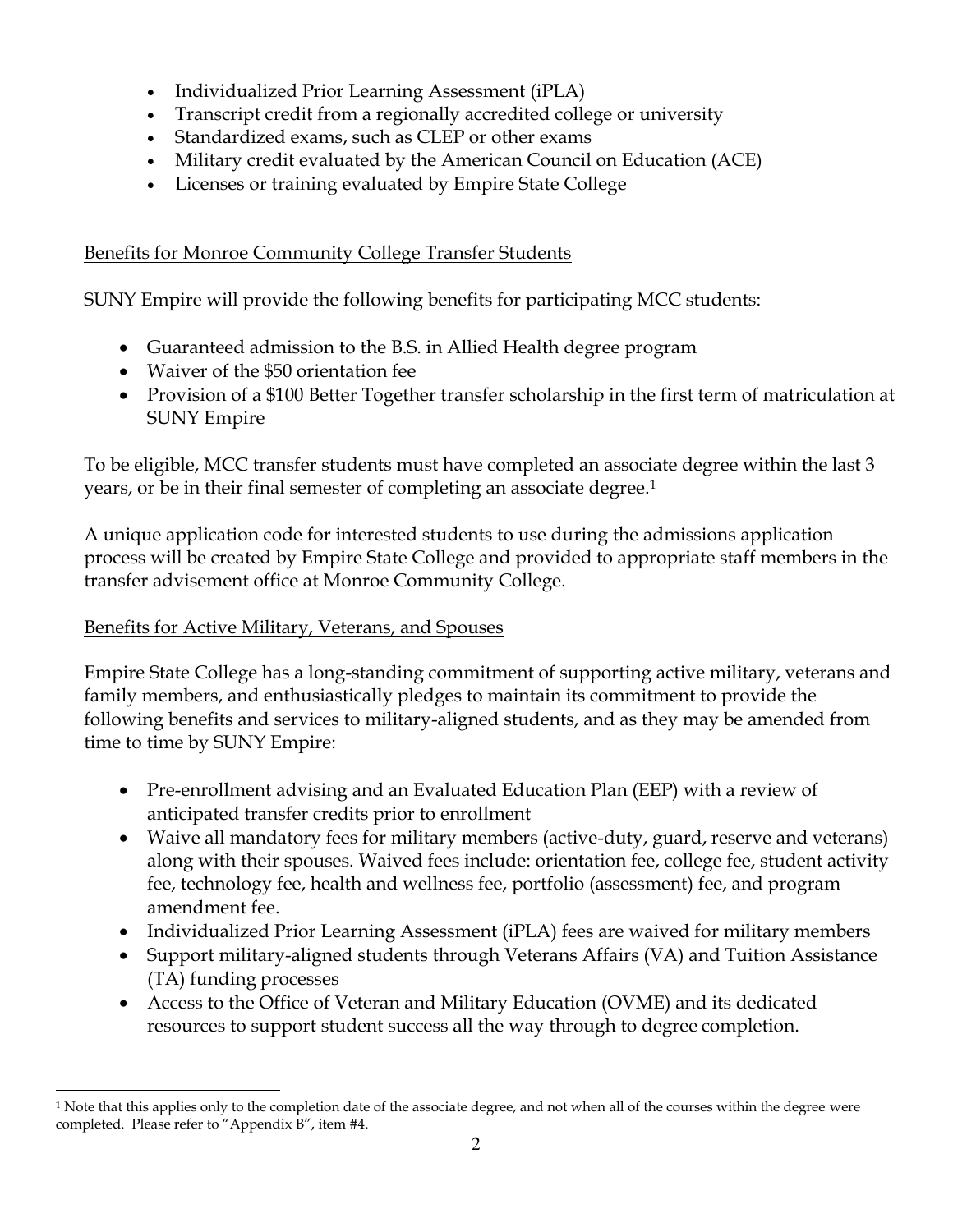#### Guidelines to the Agreement

As part of the agreement, SUNY Empire will provide the following: (1) individual educational planning and mentoring for all transferring Dental Hygiene students, (2) outreach to faculty and transfer office staff at MCC to provide program information, and (3) offer information sessions for students at MCC, at Empire State College locations, and online.

Monroe Community College agrees to provide: (1) access for cross-registered Pathways transfer students to campus facilities and resources (i.e. Library, academic support, computer labs), (2) promotion of the program on campus to current students, faculty advisors, and alumni, and (3) to include this transfer agreement in any college publications where such agreements are listed (i.e. college catalog, website, transfer office brochures).

Dental Hygiene (A.A.S.) to Allied Health (B.S.) students may enroll at SUNY Empire on a full or part-time basis. With advisement from their faculty mentor at SUNY Empire, students may elect to design a degree program similar to the sample provided in Appendix A.

This agreement becomes effective when all signatures are affixed, and remains in effect for five years from the date of last signature. The agreement may be amended or renewed by mutual agreement and will be formalized via revision of this agreement.

#### For Further Information

Kim Stote Dean, School of Nursing and Allied Health SUNY Empire State College 113 West Avenue Saratoga Springs, NY 12866 (518) 783-6203 ext. 2873 Kim.Stote@esc.edu

Marsha Bower Dental Hygiene Program Director Monroe Community College South Faculty Tower – Room 438 1000 Henrietta Road Rochester, NY 14623 (585) 292-2767 MBower@monroecc.edu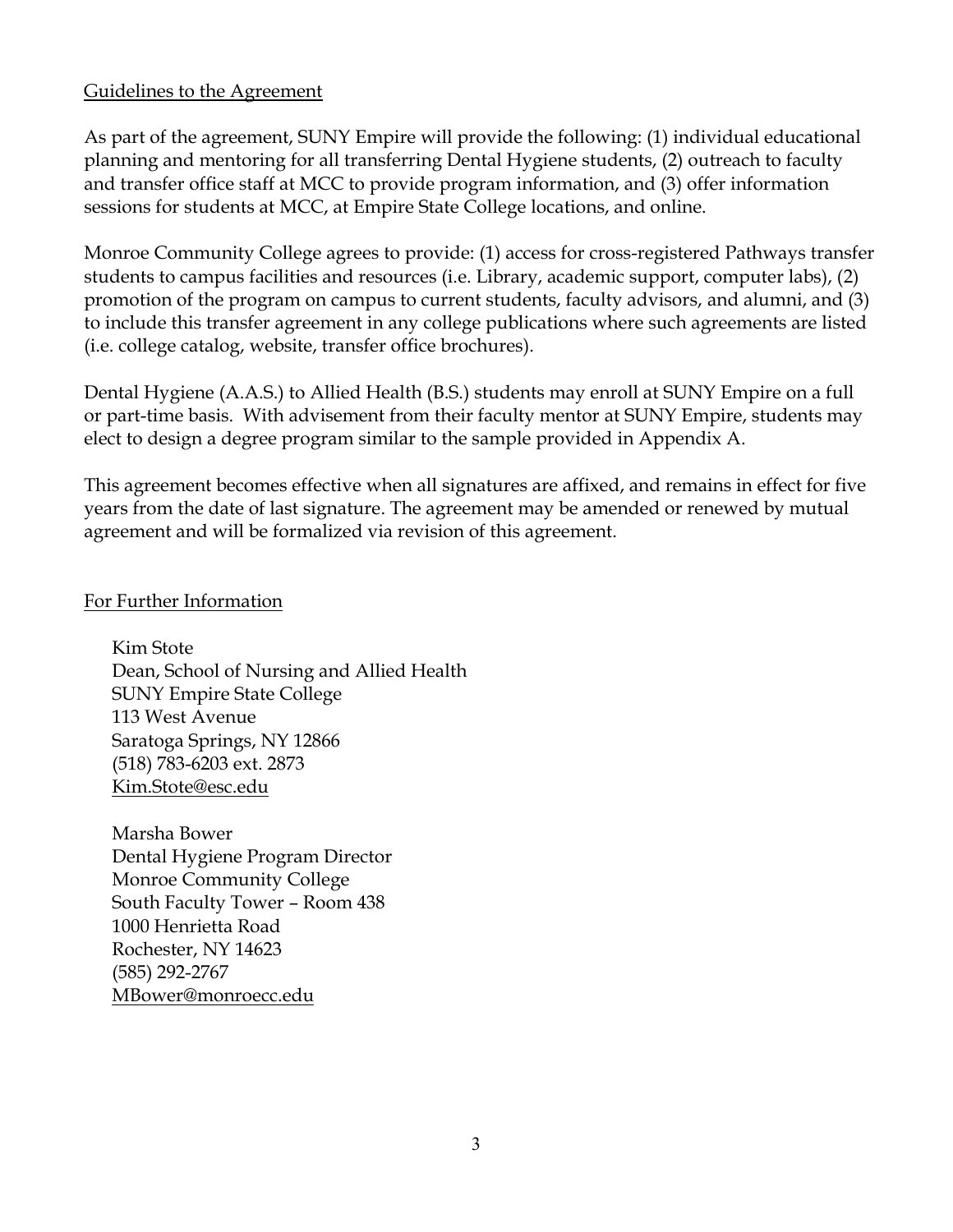#### **EMPIRE STATE COLLEGE**

 $\overline{\phantom{a} }$   $\overline{\phantom{a} }$   $\overline{\phantom{a} }$   $\overline{\phantom{a} }$   $\overline{\phantom{a} }$   $\overline{\phantom{a} }$   $\overline{\phantom{a} }$   $\overline{\phantom{a} }$   $\overline{\phantom{a} }$   $\overline{\phantom{a} }$   $\overline{\phantom{a} }$   $\overline{\phantom{a} }$   $\overline{\phantom{a} }$   $\overline{\phantom{a} }$   $\overline{\phantom{a} }$   $\overline{\phantom{a} }$   $\overline{\phantom{a} }$ 

Dr. Nathan Gonyea **Date** Officer in Charge

Meg Benke

Dr. Meg Benke Date Provost and Executive Vice President of Academic Affairs

Dr. Kim Stote Date Dean, School of Nursing and Allied Health

### **MONROE COMMUNITY COLLEGE**

 $\frac{4}{1/21}$ 

Dr. Katherine Douglas Date Interim President

andral

 $\overline{\phantom{a}}$ Dr. Andrea Wade **Date** Date Date Date Date Provost and Vice President of Academic Services

Margaret Kaminder

Margaret Kaminsky Date Dean, STEM and Health

Marle Bree \_\_\_\_\_\_\_\_\_\_\_\_\_\_\_\_\_\_\_\_\_\_\_\_\_\_\_\_\_\_\_\_\_\_\_\_\_\_\_\_\_\_\_\_\_\_\_\_\_ \_\_\_\_\_\_\_\_\_\_\_\_\_\_\_

Marsha Bower Date Dental Hygiene Program Director

4/9/21

4/7/2021

 $\frac{4/1721}{2}$ 4/7/21

4/1/21

3/24/2021

03/04/21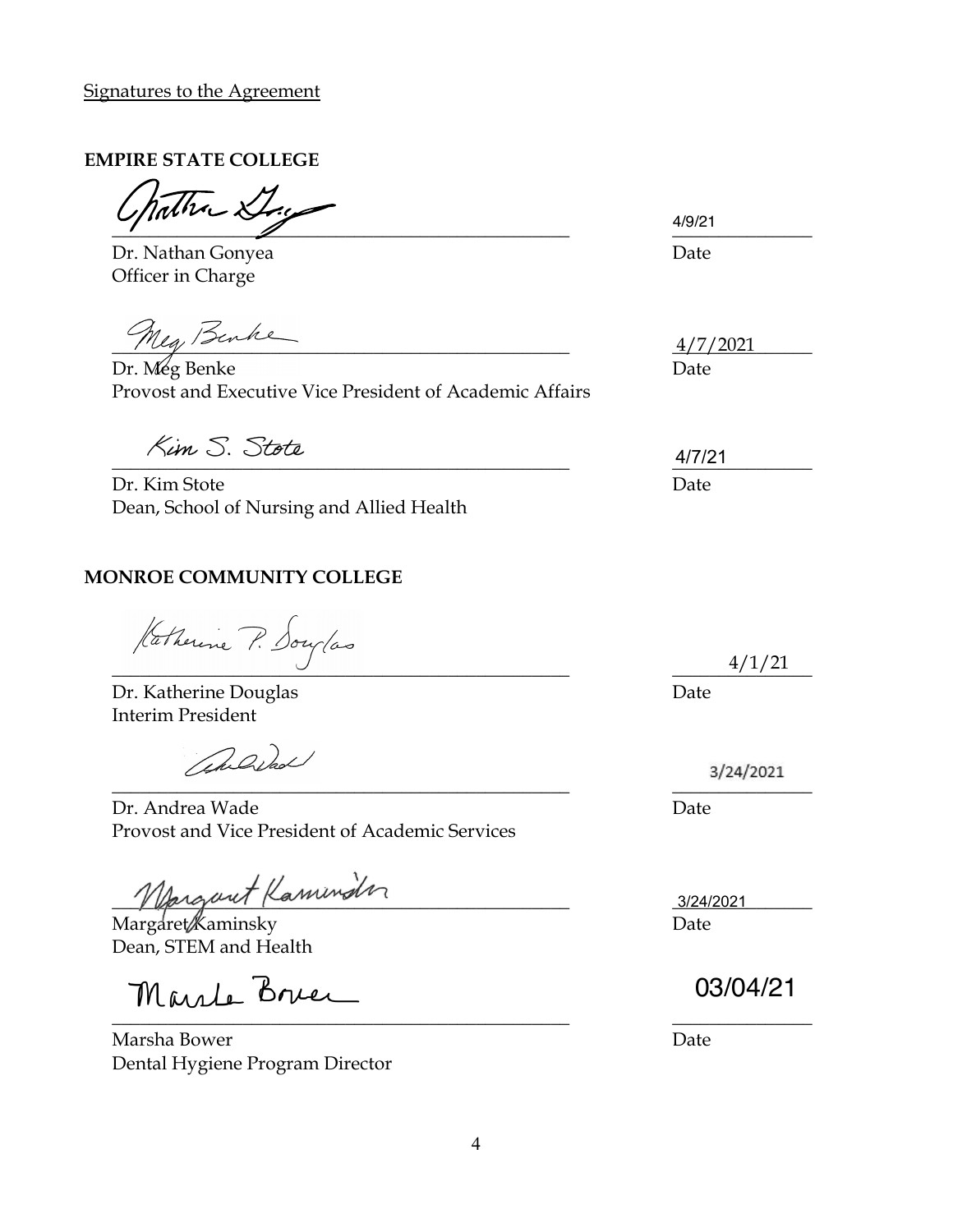#### **Appendix A – Sample Degree Pathway**

#### **Monroe Community College – Dental Hygiene, A.A.S.**

| DEN 110 Dental Health Education                                      | 1              | BIO 134 Essentials of Human Anatomy &<br>Physiology I                      | $\overline{3}$          |
|----------------------------------------------------------------------|----------------|----------------------------------------------------------------------------|-------------------------|
| DEN 111 Dental Radiography I                                         | 2              | BIO 135 Essentials of Human Anatomy &<br>Physiology II                     | $\overline{3}$          |
| DEN 112 Oral Anatomy and Physiology I                                | $\overline{2}$ | BIO 202 Microbiology                                                       | $\overline{4}$          |
| DEN 113 Barrier Precautions and Infection<br><b>Control Measures</b> | 1              | <b>BIO 217 Nutrition</b>                                                   | 3                       |
| DEN 114 Dental Hygiene I                                             | 2              | ENG 101 College Composition or<br><b>ENG 200 Advanced Composition</b>      | $\overline{3}$          |
| DEN 115 Clinical Dental Hygiene I                                    | 2              | SPC 141 Interpersonal Communication or<br>SPC 144 Communication and Crisis | $\overline{3}$          |
| DEN 121 Dental Radiography II                                        | $\overline{c}$ | PSY 101 Introductory Psychology                                            | $\overline{\mathbf{3}}$ |
| DEN 122 Oral Anatomy and Physiology II                               | $\overline{2}$ | SOC 101 Introduction to Sociology                                          | $\overline{3}$          |
| DEN 123 Oral Pathology I                                             | $\mathbf{1}$   |                                                                            |                         |
| DEN 124 Dental Hygiene II                                            | $\mathbf{1}$   |                                                                            |                         |
| DEN 125 Clinical Dental Hygiene II                                   | 4              |                                                                            |                         |
| DEN 129 Periodontics I                                               | $\mathbf{1}$   |                                                                            |                         |
| <b>DEN 211 Dental Materials</b>                                      | $\overline{c}$ |                                                                            |                         |
| DEN 212 Community Dentistry I                                        | $\mathbf{1}$   |                                                                            |                         |
| DEN 213 Oral Pathology II                                            | $\mathbf{1}$   |                                                                            |                         |
| DEN 214 Dental Hygiene III                                           | $\overline{2}$ |                                                                            |                         |
| DEN 215 Clinical Dental Hygiene III                                  | $\overline{4}$ |                                                                            |                         |
| DEN 216 Dental Therapeutics I                                        | 1              |                                                                            |                         |
| <b>DEN 217 Dental Specialties</b>                                    | $\mathbf{1}$   |                                                                            |                         |
| DEN 219 Periodontics II                                              | $\mathbf{1}$   |                                                                            |                         |
| DEN 222 Community Dentistry II                                       | $\mathbf{1}$   |                                                                            |                         |
| DEN 224 Dental Hygiene IV                                            | $\mathbf{1}$   |                                                                            |                         |
| DEN 225 Clinical Dental Hygiene IV                                   | $\overline{4}$ |                                                                            |                         |
| DEN 226 Therapeutics II                                              | 1              |                                                                            |                         |
| DEN 228 Dental Office Management / Business<br>Practice              | 1              |                                                                            |                         |
| DEN 229 Periodontics III                                             | $\mathbf{1}$   | <b>Total MCC Credit</b>                                                    | 68                      |

| Dental Health Education                                      |                | BIO 134 Essentials of Human Anatomy &<br>Physiology I                      |   |
|--------------------------------------------------------------|----------------|----------------------------------------------------------------------------|---|
| Dental Radiography I                                         | 2              | BIO 135 Essentials of Human Anatomy &<br>Physiology II                     |   |
| Oral Anatomy and Physiology I                                | $\overline{2}$ | BIO 202 Microbiology                                                       | 4 |
| Barrier Precautions and Infection<br><b>Control Measures</b> |                | <b>BIO 217 Nutrition</b>                                                   |   |
| Dental Hygiene I                                             | 2              | ENG 101 College Composition or<br><b>ENG 200 Advanced Composition</b>      |   |
| Clinical Dental Hygiene I                                    | 2              | SPC 141 Interpersonal Communication or<br>SPC 144 Communication and Crisis |   |
| Dental Radiography II                                        | 2              | PSY 101 Introductory Psychology                                            |   |
| Oral Anatomy and Physiology II                               | $\overline{2}$ | SOC 101 Introduction to Sociology                                          | 3 |
|                                                              |                |                                                                            |   |

## **SUNY Empire State College – Allied Health, B.S. (Upper-division, sample only)**

| The United States Health Systems                                               | 4 | General Education elective                                                | $\overline{4}$ |
|--------------------------------------------------------------------------------|---|---------------------------------------------------------------------------|----------------|
| Cultural Competency in Health Care                                             | 4 | General Education elective: Humanities<br>(suggested: Medical Humanities) | $\overline{4}$ |
| <b>Health Care Policy</b>                                                      | 4 | General Education elective                                                | 4              |
| Leadership in Health Care                                                      | 4 | Elective                                                                  | $\overline{4}$ |
| <b>Health Care Ethics</b>                                                      | 4 | Elective                                                                  | $\overline{4}$ |
| <b>Health Informatics</b>                                                      | 4 | Elective                                                                  | $\overline{4}$ |
| Educational Planning: Transition to<br><b>Baccalaureate Health Professions</b> | 4 | Elective                                                                  | $\overline{A}$ |

| General Education elective                                                |  |
|---------------------------------------------------------------------------|--|
| General Education elective: Humanities<br>(suggested: Medical Humanities) |  |
| General Education elective                                                |  |
| Elective                                                                  |  |
| Elective                                                                  |  |
| Elective                                                                  |  |
| Elective                                                                  |  |
|                                                                           |  |

**Total Empire State College Credit 56<br>Degree Program Total 124 Degree Program Total**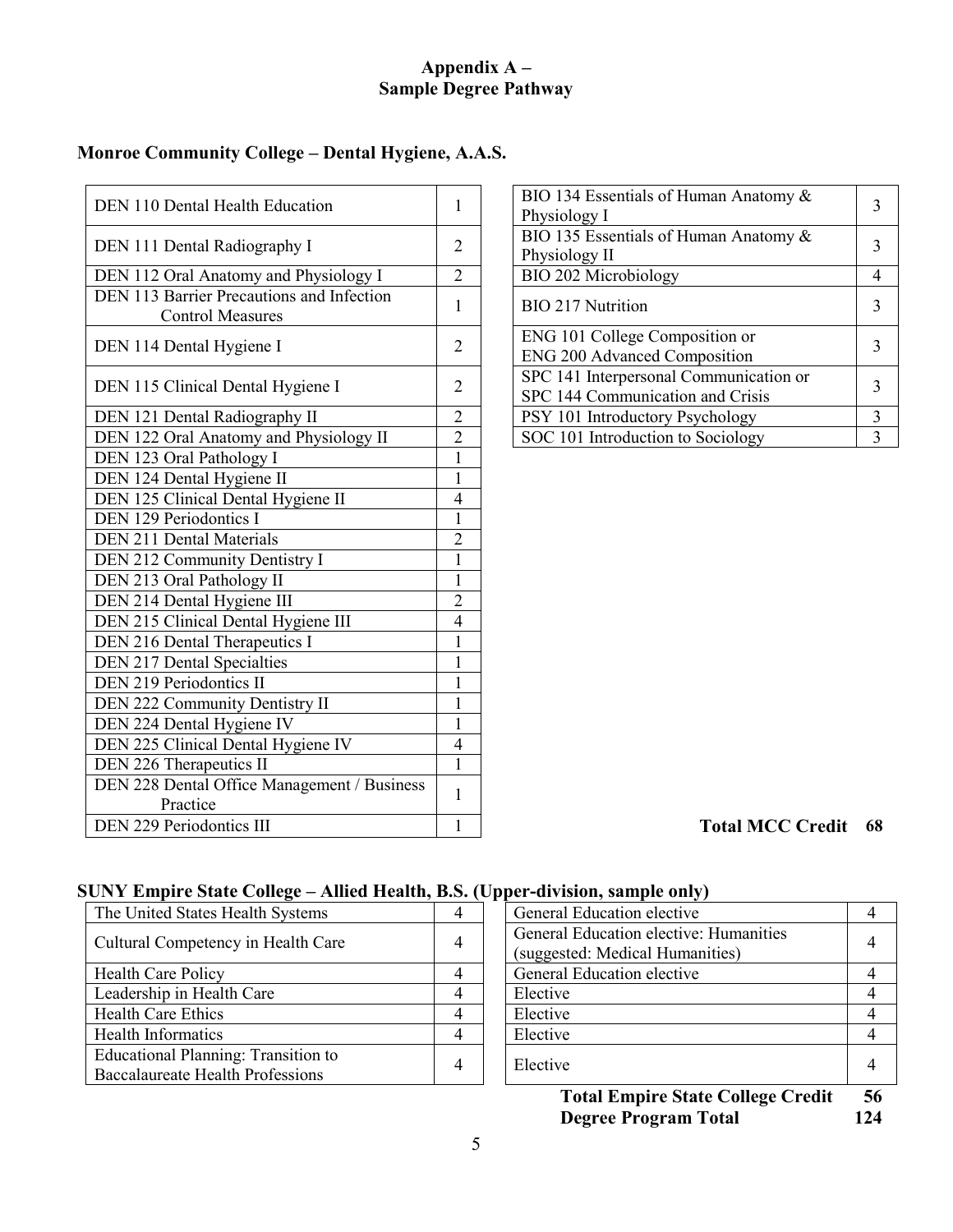#### **Suggested Courses for Elective Areas:**

Education Practicum – Student Teaching (4 credits) Adults as Learners: Theories and Strategies (4 credits) Curriculum, Instruction and Assessment or Educational Psychology (4 credits) Learning Styles (2 credits)

**Management** Health Care Management (4 credits) Health Care Economics (4 credits) Organizational Behavior (4 credits) Current Issues in Health Care Management (2 credit)

Community Health Community Health (4 credits) Epidemiology (4 credits) Health Psychology or Environmental Health (4 credits) Current Issues in Health or Proposal Writing or Learning Styles (2 credits)

Biosciences Genetics (4 credits) Biochemistry (4 credits) Cell Biology or Molecular Biology (4 credits) Current Issues in Bioscience (2 credits)